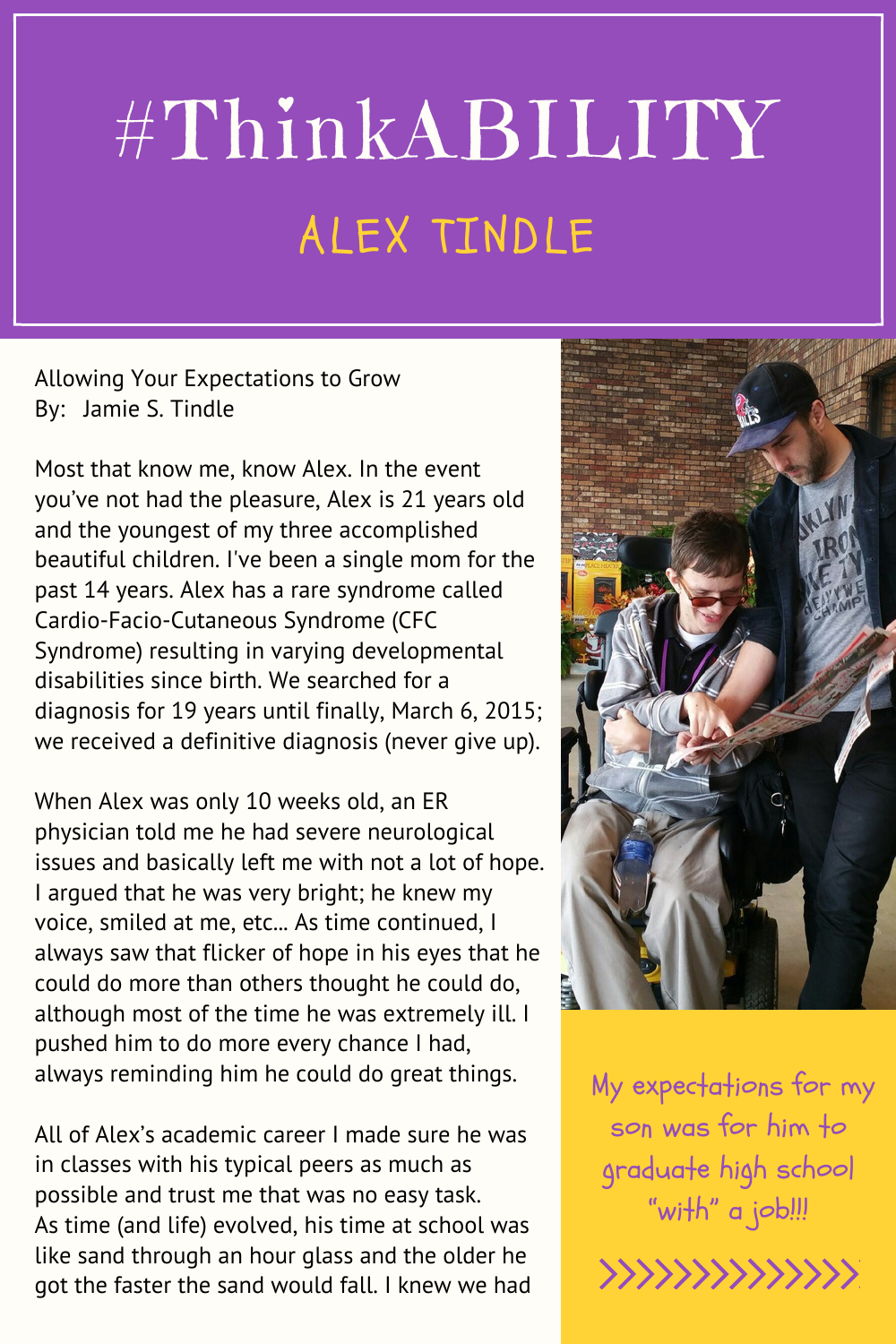to work on a plan of what he would do once he graduated. Even as early as his years in junior high, I knew we needed to begin working toward a solid transition plan. For kids like Alex and so many others, it takes a lot more work and practice to accomplish and learn things. I knew we must begin early. The ideas began at home with a dialogue between Alex and me about what he might like to do when he grows up. We explored some of his interests by going to Wal-Mart and having him scan the items at the self-checkout, volunteering at our church, and working the registration table for events through my work.

When Alex was in 10th grade, I personally reached out to Louisiana Rehabilitation Services (LRS) and requested services for him. I, like so many, had always been told LRS services begin in the last year of high school; that didn't sit well with me. If we waited until his senior year, he would never have enough time to figure out what would be the best job for him. Quite possibly after he graduated, he would be sitting at home with nothing to do. My expectations for my son were for him to graduate high school "with" a job!!! I enlisted the assistance of the Advocacy Center and other advocates on his behalf. With their help, LRS services would begin in 10th grade in order for him to meet his individualized transition needs.

After about a year of evaluations, meetings, writing plans, and you name it, Alex was finally approved for supported employment during his 11th grade year. Supported Employment services actually assisted Alex in finding a job that was right for him. In the summer approaching 12th grade, he got a job at Rouse's Market #55, July 13, 2015, just a few miles from our home!! Yes, that's right! A competitive paying job BEFORE he started his senior year in high school! All of this had to be implemented in Alex's IEP and took a lot of effort from his IEP team to adjust his instructional time and work schedule. In the end, he had a beautifully written individualized transition plan.

Just when I thought things couldn't get any better… Alex and I are members of Christ's Community Church in Denham Springs. We love our church! We feel at home there included and loved. On this particular Monday, January 25th, 2016, night during revival the invitation was given. I looked next to me where Alex was usually parked in his wheelchair and he was gone, headed to the front of the church with great determination. At first, I thought I should stop him but suddenly remembered, he is 20-years-old now and knows and understands exactly what he is doing. Alex Tindle made the greatest decision he could have ever made and gave his life to Christ. Attending church and having faith in our Lord is nothing new for him, but for him to take this step of faith in our church which was packed that evening was simply beautiful. I never really thought of Alex actually being water baptized either, especially having mobility and sensory issues, but Pastors Willis, Shannon Easley, and the rest of our CCC